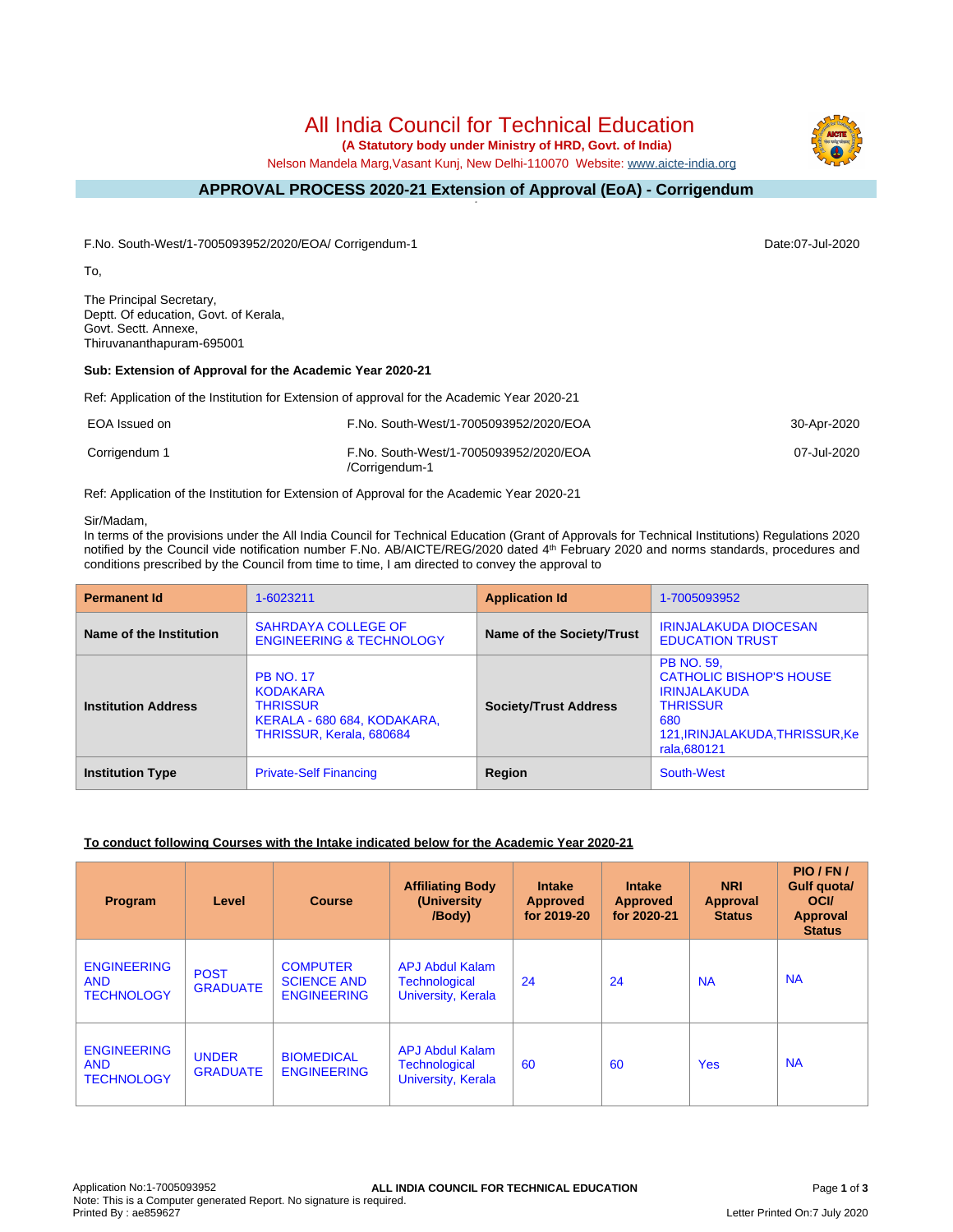| <b>ENGINEERING</b><br><b>AND</b><br><b>TECHNOLOGY</b> | <b>UNDER</b><br><b>GRADUATE</b> | <b>BIOTECHNOLO</b><br><b>GY</b>                                                            | <b>APJ Abdul Kalam</b><br><b>Technological</b><br>University, Kerala        | 60  | 60  | Yes       | <b>NA</b> |
|-------------------------------------------------------|---------------------------------|--------------------------------------------------------------------------------------------|-----------------------------------------------------------------------------|-----|-----|-----------|-----------|
| <b>ENGINEERING</b><br><b>AND</b><br><b>TECHNOLOGY</b> | <b>UNDER</b><br><b>GRADUATE</b> | <b>COMPUTER</b><br><b>SCIENCE AND</b><br><b>ENGINEERING</b>                                | <b>APJ Abdul Kalam</b><br><b>Technological</b><br><b>University, Kerala</b> | 120 | 120 | Yes       | <b>NA</b> |
| <b>ENGINEERING</b><br><b>AND</b><br><b>TECHNOLOGY</b> | <b>UNDER</b><br><b>GRADUATE</b> | <b>ELECTRONICS</b><br><b>AND</b><br><b>COMMUNICATIO</b><br><b>NS</b><br><b>ENGINEERING</b> | <b>APJ Abdul Kalam</b><br>Technological<br><b>University, Kerala</b>        | 60  | 60  | Yes       | <b>NA</b> |
| <b>ENGINEERING</b><br><b>AND</b><br><b>TECHNOLOGY</b> | <b>UNDER</b><br><b>GRADUATE</b> | <b>ELECTRICAL</b><br><b>AND</b><br><b>ELECTRONICS</b><br><b>ENGINEERING</b>                | <b>APJ Abdul Kalam</b><br><b>Technological</b><br>University, Kerala        | 60  | 60  | Yes       | <b>NA</b> |
| <b>ENGINEERING</b><br><b>AND</b><br><b>TECHNOLOGY</b> | <b>UNDER</b><br><b>GRADUATE</b> | <b>CIVIL</b><br><b>ENGINEERING</b>                                                         | <b>APJ Abdul Kalam</b><br><b>Technological</b><br>University, Kerala        | 60  | 60  | Yes       | <b>NA</b> |
| <b>ENGINEERING</b><br><b>AND</b><br><b>TECHNOLOGY</b> | <b>POST</b><br><b>GRADUATE</b>  | <b>EMBEDDED</b><br><b>SYSTEMS</b>                                                          | <b>APJ Abdul Kalam</b><br><b>Technological</b><br>University, Kerala        | 24  | 24  | <b>NA</b> | <b>NA</b> |
| <b>ENGINEERING</b><br><b>AND</b><br><b>TECHNOLOGY</b> | <b>POST</b><br><b>GRADUATE</b>  | <b>INDUSTRIAL</b><br><b>BIOTECHNOLO</b><br>GY                                              | <b>APJ Abdul Kalam</b><br><b>Technological</b><br>University, Kerala        | 24  | 24  | <b>NA</b> | <b>NA</b> |

## **It is mandatory to comply with all the essential requirements as given in APH 2020-21 (Appendix 6)**

The Institution/ University is having the following deficiencies as per the online application submitted to AICTE and the same shall be complied within Six Months from the date of issue of this EoA

| Deficiencies Noted based on Self Disclosure |                   |  |  |
|---------------------------------------------|-------------------|--|--|
| <b>Particulars</b>                          | <b>Deficiency</b> |  |  |
| 1. Faculty Deficiency                       | Yes               |  |  |

**\***Please refer Deficiency Report for details

# **Important Instructions**

#### 1. **Corrigendum for-** 1. Approval of NRI

2. The State Government/ UT/ Directorate of Technical Education/ Directorate of Medical Education shall ensure that 10% of reservation for Economically Weaker Section (EWS) as per the reservation policy for admission, operational from the Academic year 2020-21 is implemented without affecting the reservation percentages of SC/ ST/ OBC/ General. However, this would not be applicable in the case of Minority Institutions referred to the Clause (1) of Article 30 of Constitution of India. Such Institution shall be